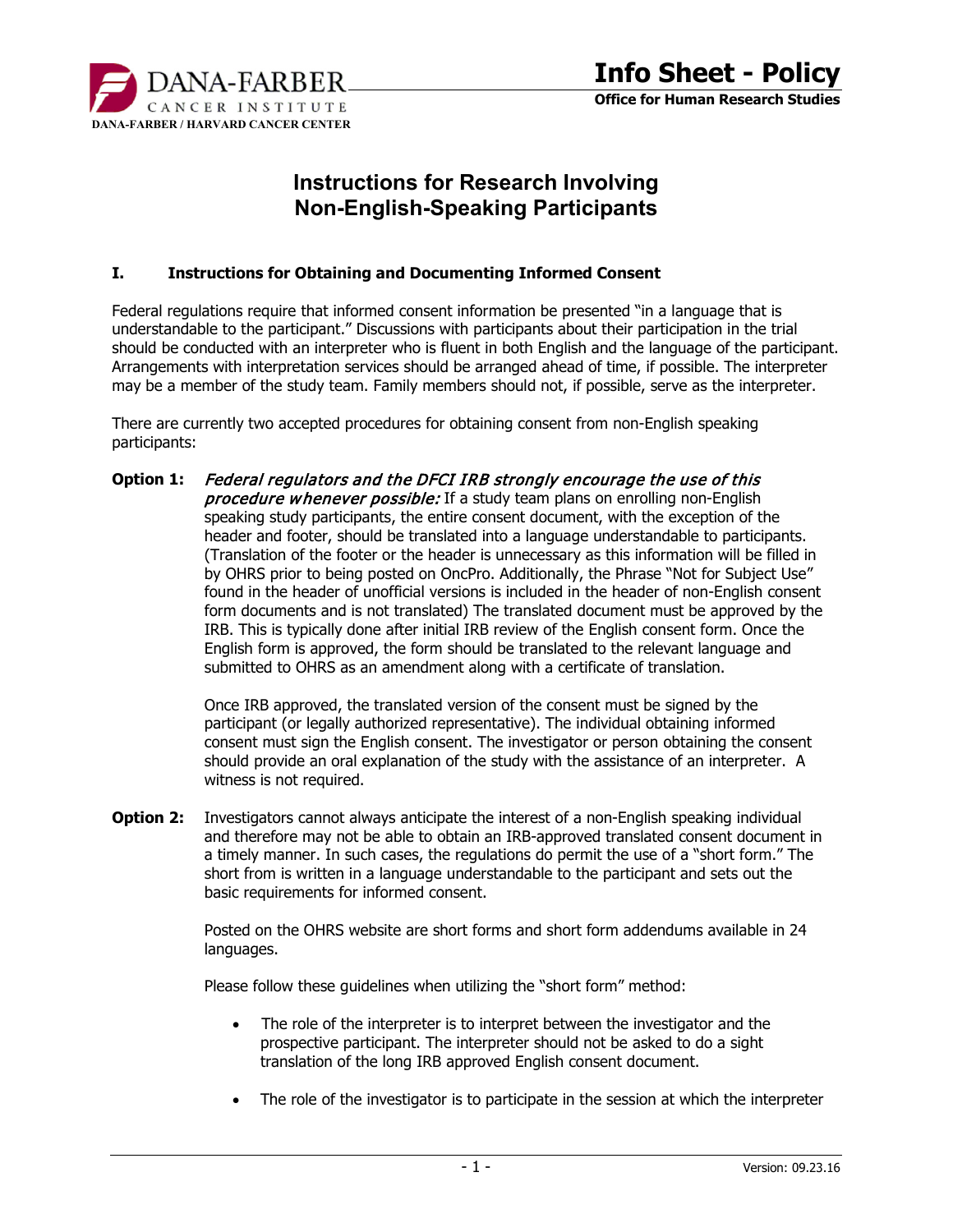is present by: (1) using the English long form informed consent document as the source from which the investigator summarizes the research for the interpreter; and (2) answer questions the prospective subject may pose to the investigator through the interpreter.

- When a prospective subject does not speak English, it is strongly recommended that informed consent is obtained with the assistance of an interpreter rather than a family member. While family members are often very willing to assist, they may inadvertently bias an interpretation based upon how they wish the prospective subject to view participation in the research.
- The short form must be accompanied by a written summary of what is presented orally (the IRB-approved English language consent document may serve as the written summary). The participant or the legally authorized representative should be given copies of both signed documents.
- The interpreter may serve as the witness. When an interpreter signs as a witness they are confirming that "an oral presentation" of the long form English consent document was conducted. The interpreter does not witness the understanding of the prospective participant.
- Signature Requirements:
	- o Short Form (in participant's language):
		- Signature of participant or legally authorized representative (required by OHRP/FDA)
		- Signature of witness (required by OHRP/FDA)
	- o English Informed Consent Document:
		- Signature of person obtaining consent (OHRP)
		- **Signature of witness (required by OHRP/FDA)**
- The consent process must be appropriately documented in the participant's medical/research record.
- Special Requirements for Optional Studies: If a study contains optional studies, the participant is assumed not to have consented to these unless the short form has an additional section included to capture the participant's responses to participation in those Optional Studies. Please use the applicable translated version of the "Addendum for Optional Studies" for this purpose and ensure that it is signed by the participant or the legally authorized representative, as well as a witness. Translated addendums are available on the OHRS website [\(http://www.dfhcc.harvard.edu/research/clinical-research-support/document](http://www.dfhcc.harvard.edu/research/clinical-research-support/document-library-forms-sops-etc/ohrs-form-library/#shortform)[library-forms-sops-etc/ohrs-form-library/#shortform\)](http://www.dfhcc.harvard.edu/research/clinical-research-support/document-library-forms-sops-etc/ohrs-form-library/#shortform).

## **II. Instructions for Ongoing Participation**

- The study team should arrange for an interpreter to be present for study visits, as appropriate, since the informed consent process is an ongoing process and additional questions may arise after the initial informed consent document has been signed.
- Verbal questionnaires must be administered by an interpreter.